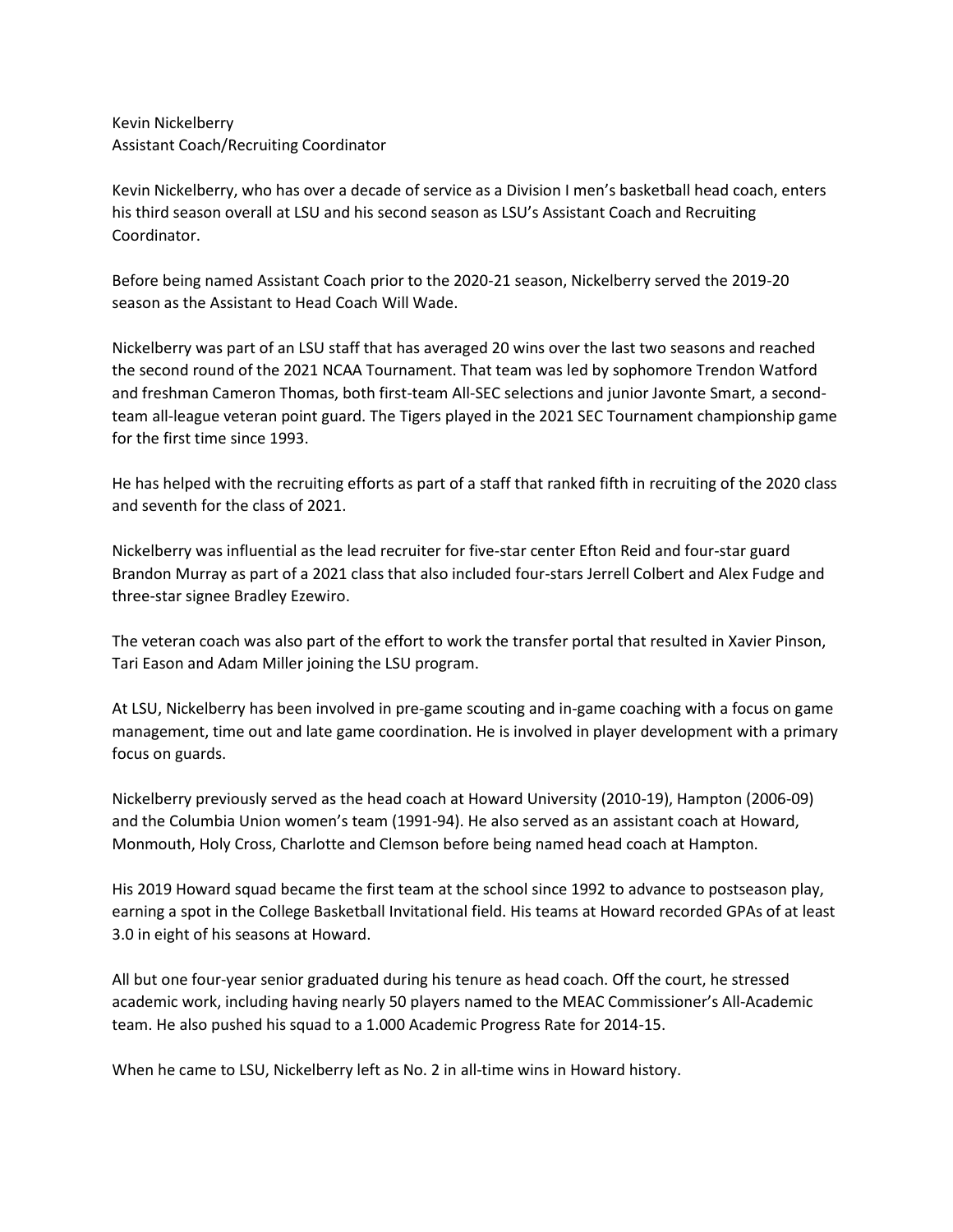When Nickelberry took over the job at Howard in 2010, he inherited a program that had not seen a winning season in almost a decade. He became known as a "program builder" both on and off the court. Through good recruiting efforts, he brought in players and coached them through seasons that earned first team All-MEAC honors and worked with multiple players that would earn conference rookie of the year and player of the year honors.

He recruited and coached three players who made the Top 50 All-Time MEAC team –James Daniels who was both Rookie of the Year and Player of the Year; Charles Williams, the Rookie of the Year who was the leading scorer in MEAC history; and, R. J. Cole who earned Rookie and Player of the Year honors.

While head coach at Hampton, he was rated among the top 25 "Up-and-Coming" coaches by Sporting News and hoopscooponline.com in 2008.

At Hampton, he averaged 10 conference wins a year and had two recruiting classes ranking in the top 60 in the country. While there, his team's scoring defense went from 168 in Division I to 12th in the NCAA by the end of his third year.

During his years as an assistant coach, he was named by Basketball Times, The Hoop Scoop and Rivals.com as one of the top assistants in the country. Nickelberry worked in all areas including recruiting, fundraising, marketing and public relations.

In his coaching career, he has been a part of preparing players who earned over 20 Rookie/Newcomer/Player of the Year honors as well as coaching over 30 all-conference players.

Prior to beginning his coaching career, Nickelberry was involved in many successful entrepreneur ventures. He was the president of two public relations firms and founded an at-risk youth non-profit organization in the Washington, D. C. area.

He spent the 2009-10 year as the head coach of the Libya National Basketball team and the team with Coach Nickelberry at the helm, won more games than any other time in international play.

Nickelberry began his coaching career as the head women's basketball coach at Columbia Union College in 1991.

The 56-year-old Nickelberry was born in Washington, D.C., and played at Virginia Wesleyan University where he graduated in 1986 with a Bachelor of Arts degree in communications. Nickelberry and wife, Felicia, are the parents of three sons – Carter, Kyan and Kelby.

The Nickelberry File Seasons Completed at LSU: Two Birthdate: October 15, 1964 Wife: Felicia Children Carter, Kyan, Kelby Hometown: Washington, D.C.